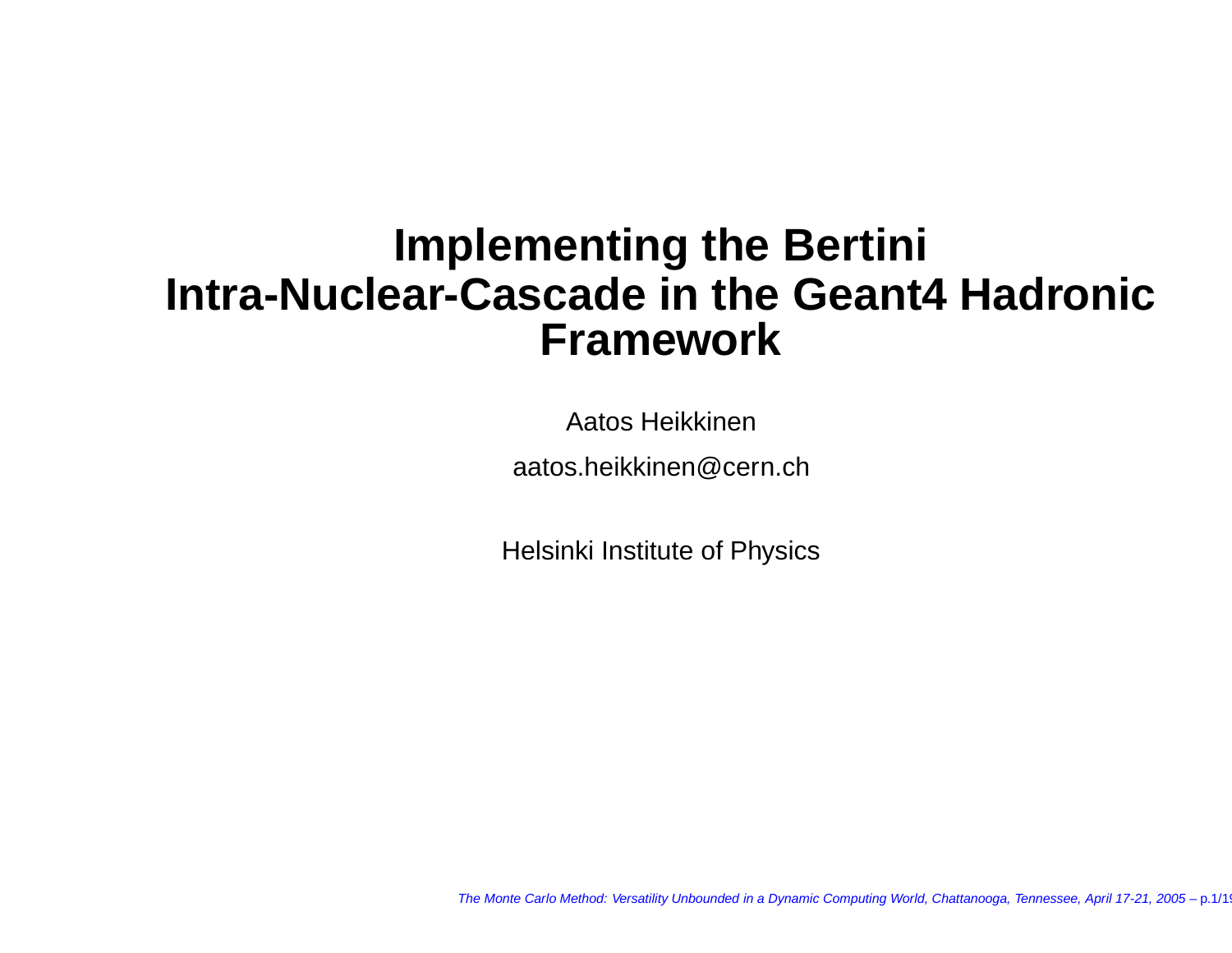## **Outline**

- $\bullet$ **Bertini intra-nuclear models**
- $\bullet$ Implementation in the Geant4 Hadronic Framework
- $\bullet$ Physics validation
- Examples of functionality
- $\bullet$ • Latest model modifications and extensions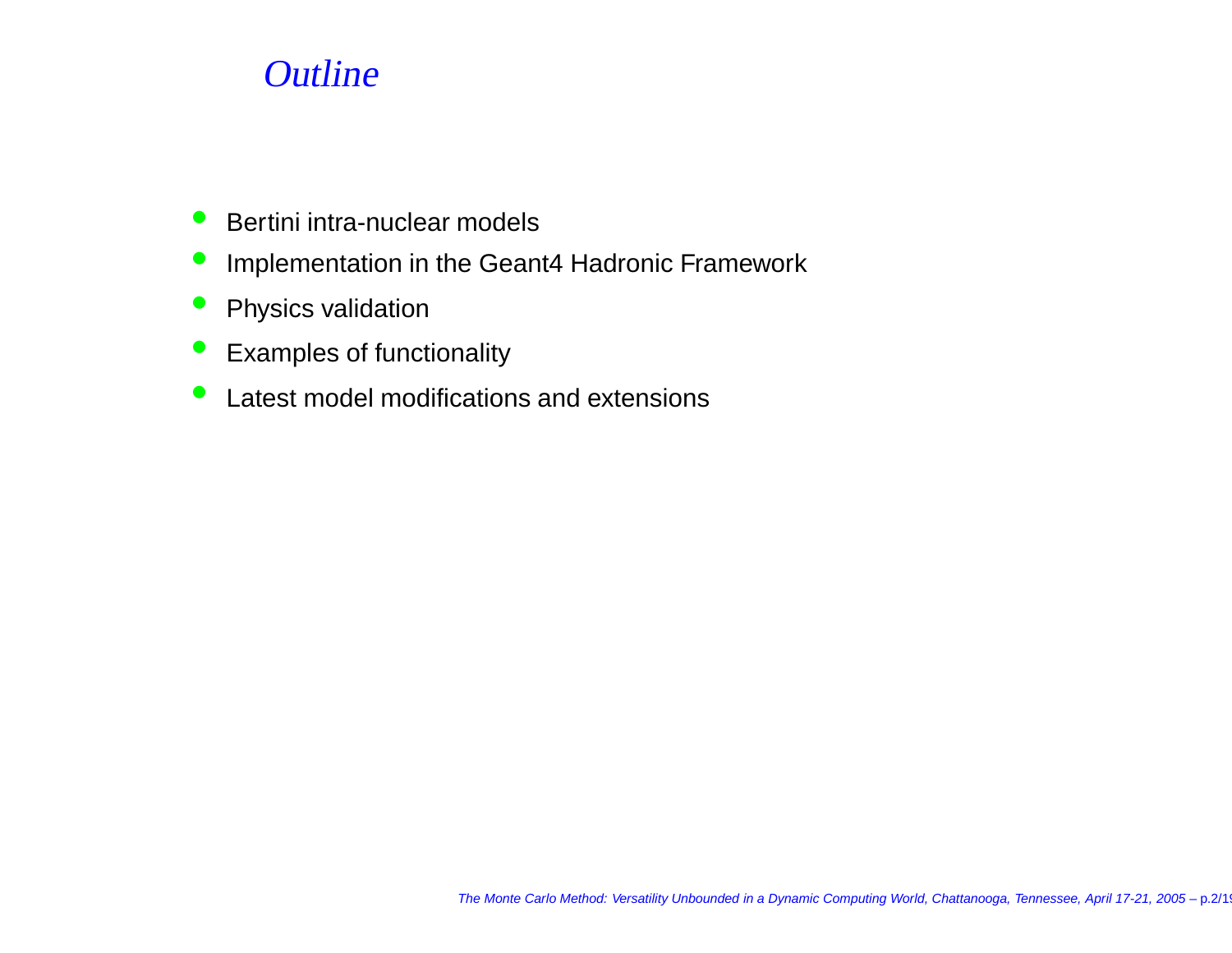#### **Introduction**

Intra-nuclear cascade (INC) implementations such as HETC  $^{\rm 1}$ have traditionally <sup>a</sup> wide range of applications in

- •shielding,
- $\bullet$ **dose estimation,**
- •**•** hadronic treatment planning,
- •• hadron calorimetry  $2$  and
- $\bullet$ **•** transmutation of nuclear waste materials.

 $^1$ R. G. Alsmiller, Jr., F. S. Alsmiller and O. W. Hermann, "The High-energy Transport Code HETC88 and comparisons with experimental data," Nucl. Instr. and Meth. A, **<sup>295</sup>**, pp. 337-343 (1990).

<sup>2</sup>J. E. Brau, "Simulation of Hadronic Showers and ," Nucl. Instr. and Meth. <sup>A</sup>, **<sup>312</sup>**, pp. 483-514 (1992).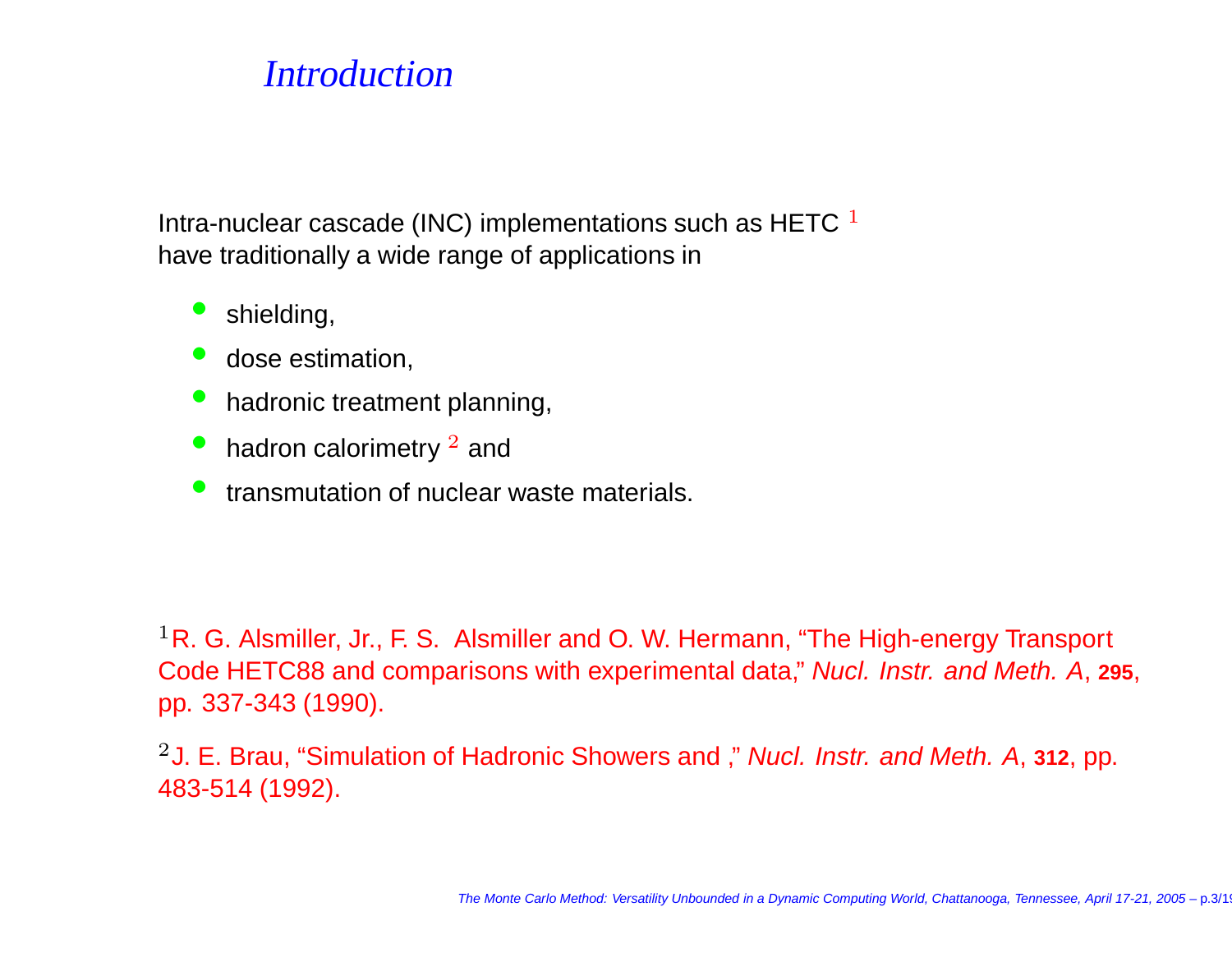#### **Introduction**

Recently <sup>a</sup> renewed interest towards INC has been stimulated by

- •**• Accelerator Driven Systems and**
- •spallation neutron sources.

Examples of this development are improvements in Liége INC model  $<sup>1</sup>$  and</sup> hadron-nucleus event generator validations made by EDDA Collaboration  $^{\,2}$ 

 $^1$ A. Boudard et al., "Improvements of Intra-Nuclear Cascade Models Stimulated by Recent Spallation Data," *INPC 2001 AIP Conference Proceedings,* Berkeley, California (USA), 30 July – 3 August, Vol 610(1), pp. 300-304 (2002).

 $^2$ K. Ackerstaff et al., "A Hadron-nucleus Collision Event Generator for Simulations at Intermediate Energies," Nucl. Instr. and Meth. A, **<sup>491</sup>**, pp. 492-506 (2002).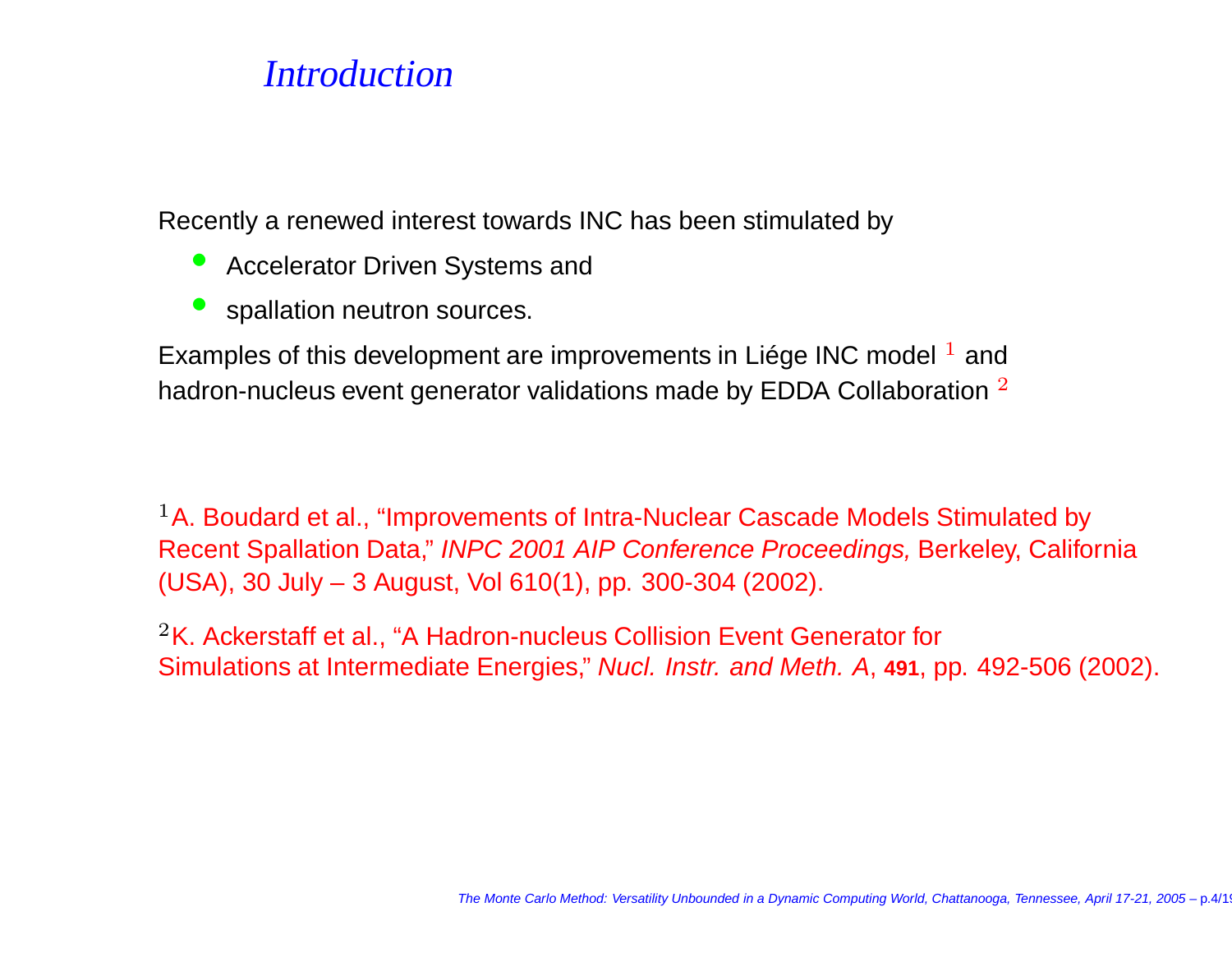#### **Introduction**

Geant4 toolkit offers

- •comprehensive range of tools for model developer,
- •• as well as tested functionality for simulating the passage of particles through matter.
- •**A** general INC framework is provided.

Large number of various hadronic models are available  $1$ ,

- from fully parametric models, such as GHEISHA code<sup>2</sup>,
- • $\bullet$  to highly theoretically driven models, such as CHIPS<sup>3</sup>.

 $^1$ N. Amelin, "Physics and Algorithms of the Hadronic Monte-Carlo Even Generators," CERN/IT/99/6, CERN (1999).

 $^2$ H. Fesefeldt, "The Simulation of Hadronic Showers, Physics and Applications," *Report* PITHA 85/02, Aachen (1985).

 $^3$ P. V. Degtyarenko, M. V. Kossov and H.-P. Wellisch, "Chiral Invariant Phase Space Event Generator," The European Physical Journal A, **<sup>9</sup>**, pp. 411-420 (2000).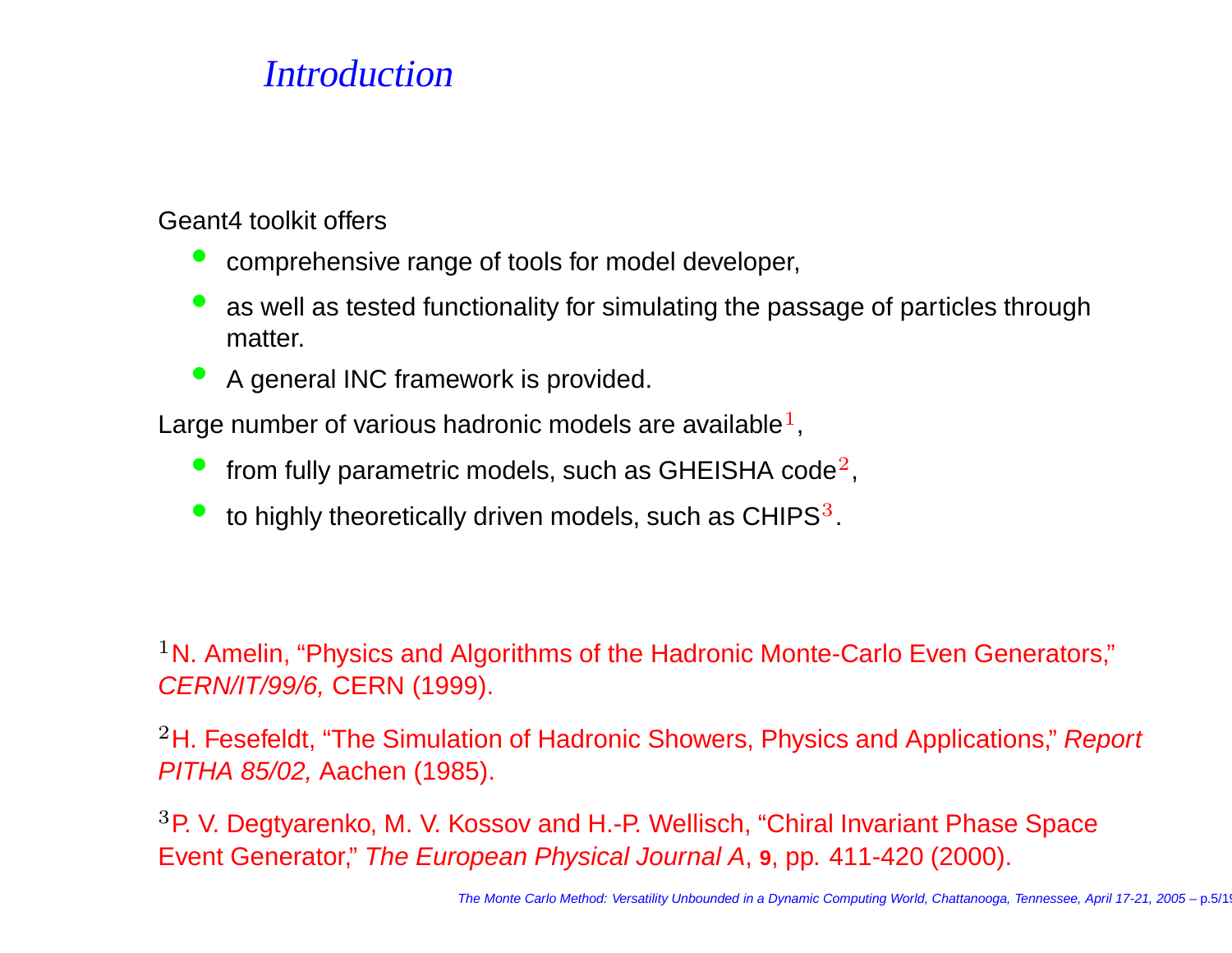The intra-nuclear cascade model developed by Bertini solves on the average the Boltzmann equation.

We present here an implementation of this classic INC model.

In inelastic particle-nucleus collisions

- •• a fast phase ( $10^{-23}$  –  $10^{-22}$  s) of INC results in a highly exited nucleus, and is followed
- •by fission and
- •pre-equilibrium emission;
- •• a slower ( $10^{-18}$  –  $10^{-16}$  s) compound nucleus phase follows with
- •evaporation.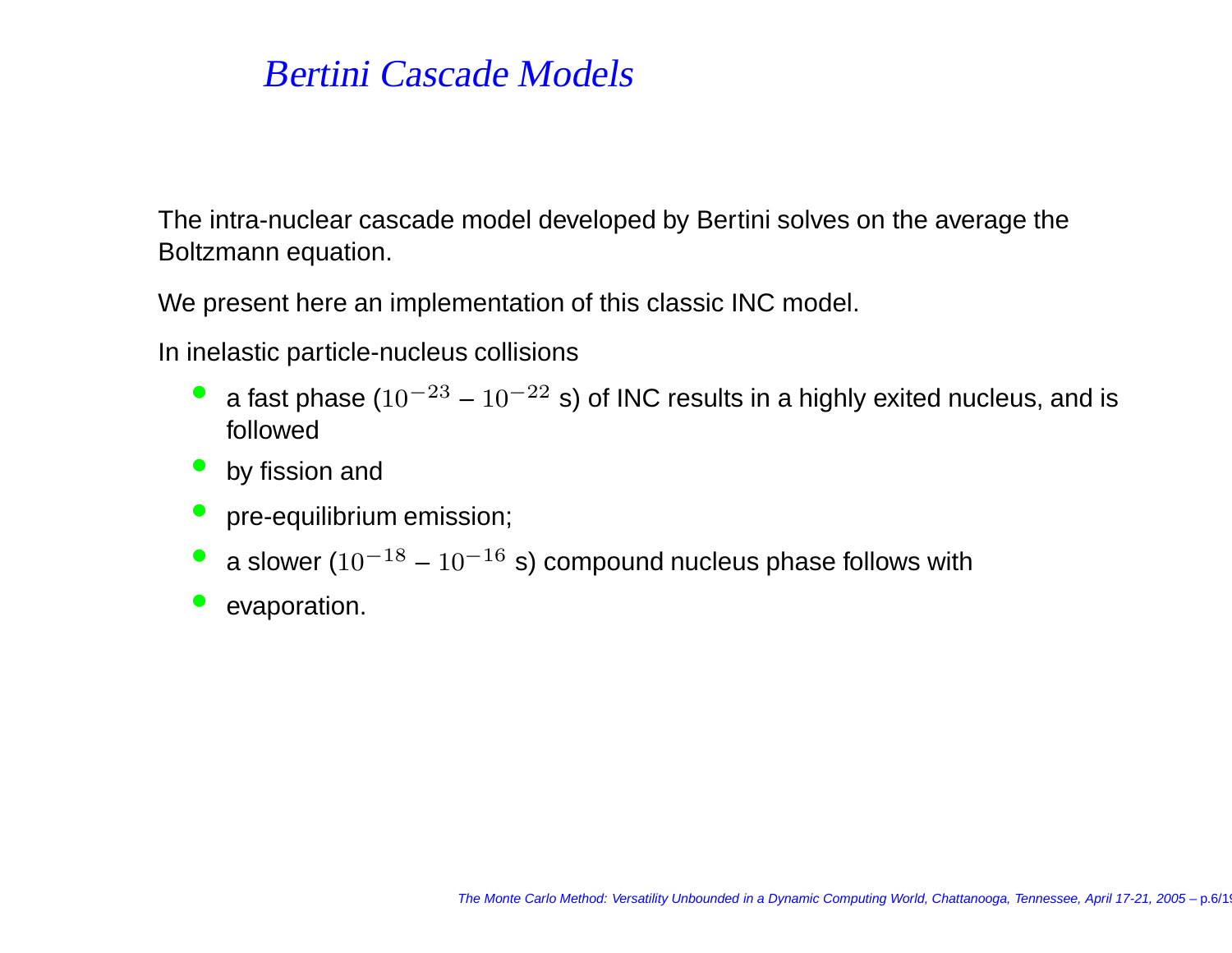The Bertini nuclear model<sup>1</sup> consist of a

- • three-region approximation to the continuously changing density distribution of nuclear matter.
- Relativistic kinematics is applied throughout the cascade and
- •• the cascade is stopped when all the particles, which can escape the nucleus, have done so.

Pauli exclusion principle

- •**C** is taken into account and
- $\bullet$ conformity with the energy conservation law is checked.

 $^1$ A. S. Iljinov, M. V. Kazarnovsky and E. Ya. Paryev, *Intermediate-energy Nuclear* Physics, CRC Press, Boca Raton, Florida (USA). (1994).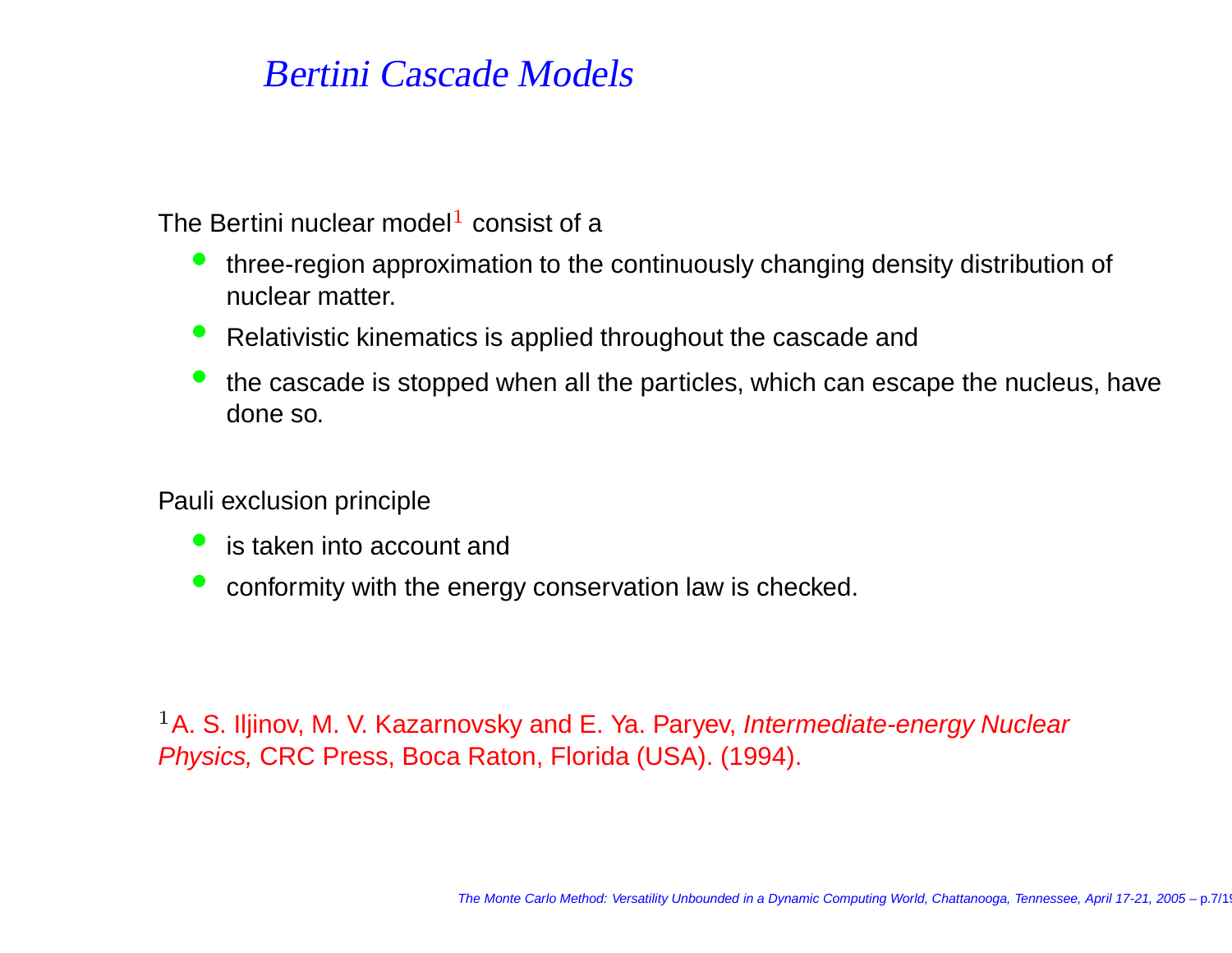- •• Path lengths of nucleons in the nucleus
	- •• are sampled according to the local density and
	- •**free nucleon-nucleon cross-sections.**
- Angles after collisions are sampled from experimental differential cross-sections.
- •• Tabulated total reaction cross-sections are calculated by Letaw's formulation<sup>1</sup>.

<sup>1</sup>S. Pearlstein, "Medium-energy Nuclear Data Libraries. A Case Study, Neutron and

Proton -induced Reactions in <sup>56</sup>Fe," The Astropysical Journal, **<sup>346</sup>**, pp. 1049-1060 (1989).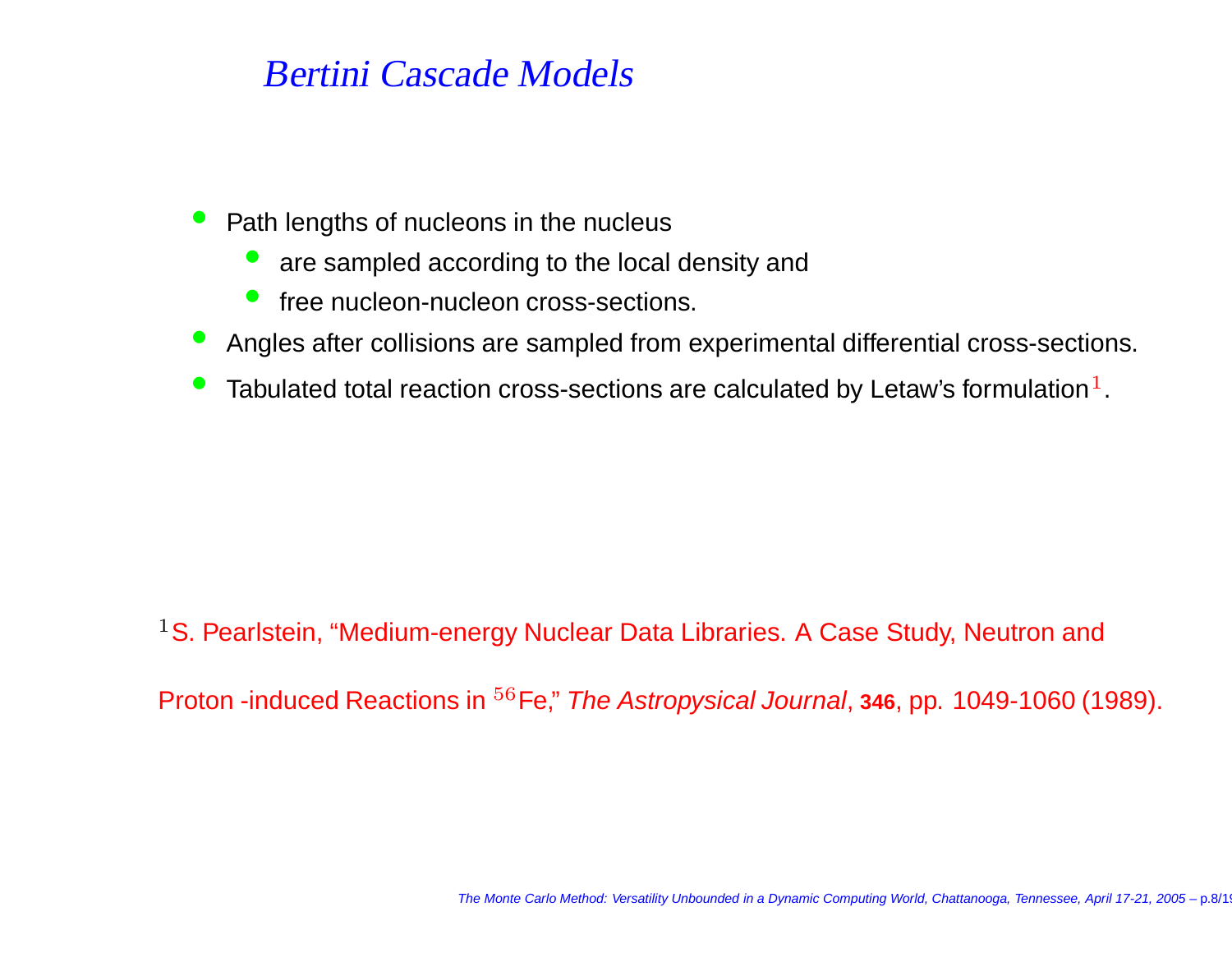Models included $^{\rm 1}$  are

- **Bertini INC model with exitons,**
- pre-equilibrium model,
- •**C** nucleus explosion model,
- •**•** fission model, and
- •evaporation model.

Intermediate energy nuclear reactions up to 10 GeV energy are treated for

- •proton, neutron,
- pions, (kaons in preparation)
- $\bullet$ photon, and nuclear isotopes.

 $^1$ A. Heikkinen and N. Stepanov, "Bertini Intra-nuclear Cascade Implementation in Geant4," Proceedings of CHEP03, nucl-th0306008, La Jolla, California, 24–28 March, (2003).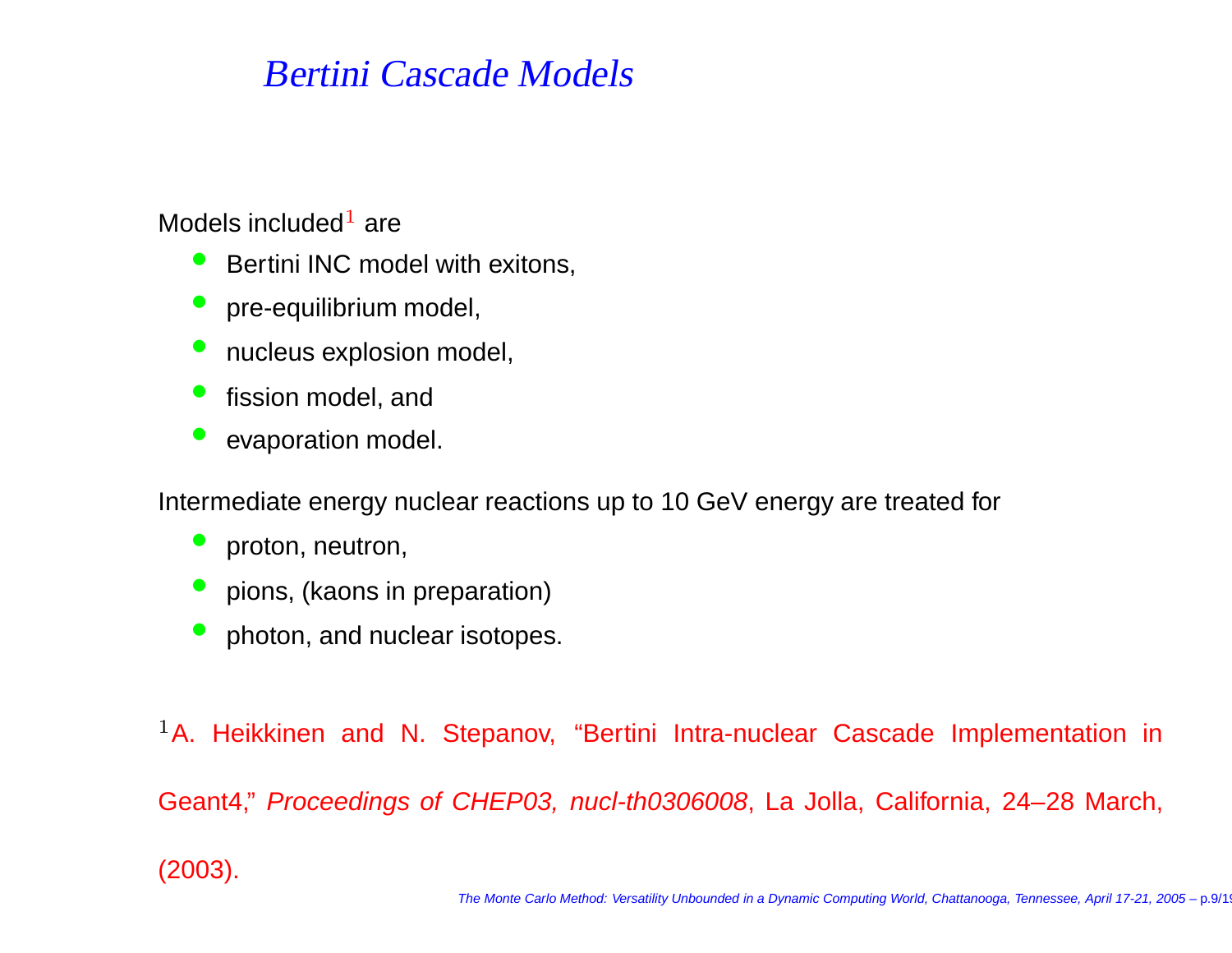For pion the INC cross-sections are provided to treat elastic collisions and inelastic channels:

- $\bullet$   $\pi^-$ n  $\to \pi^0$ n
- $\overline{\phantom{a}}^{\phantom{0}}$   $\pi^0$ p  $\rightarrow$   $\pi^+$ n
- $\bullet$   $\pi^0$ n  $\rightarrow \pi^-$ p.

Multiple particle production and following s-wave pion absorption channels are implemented:

- $\bullet~~ \pi^+$ nn  $\rightarrow$  pn
- $\pi^+$ pn  $\rightarrow$  pp
- $\pi^0$ nn  $\to X$
- $\overline{\phantom{a}}^{\phantom{0}}$   $\pi^0$ pn  $\rightarrow$  pn
- $\bullet~~ \pi^0$ pp  $\rightarrow$  pp
- $\pi$ <sup>-</sup>nn  $\rightarrow$  X
- $\overline{\phantom{a}}$   $\pi^-$ pn  $\rightarrow$  nn
- $\pi^-$ pp  $\rightarrow$  pn.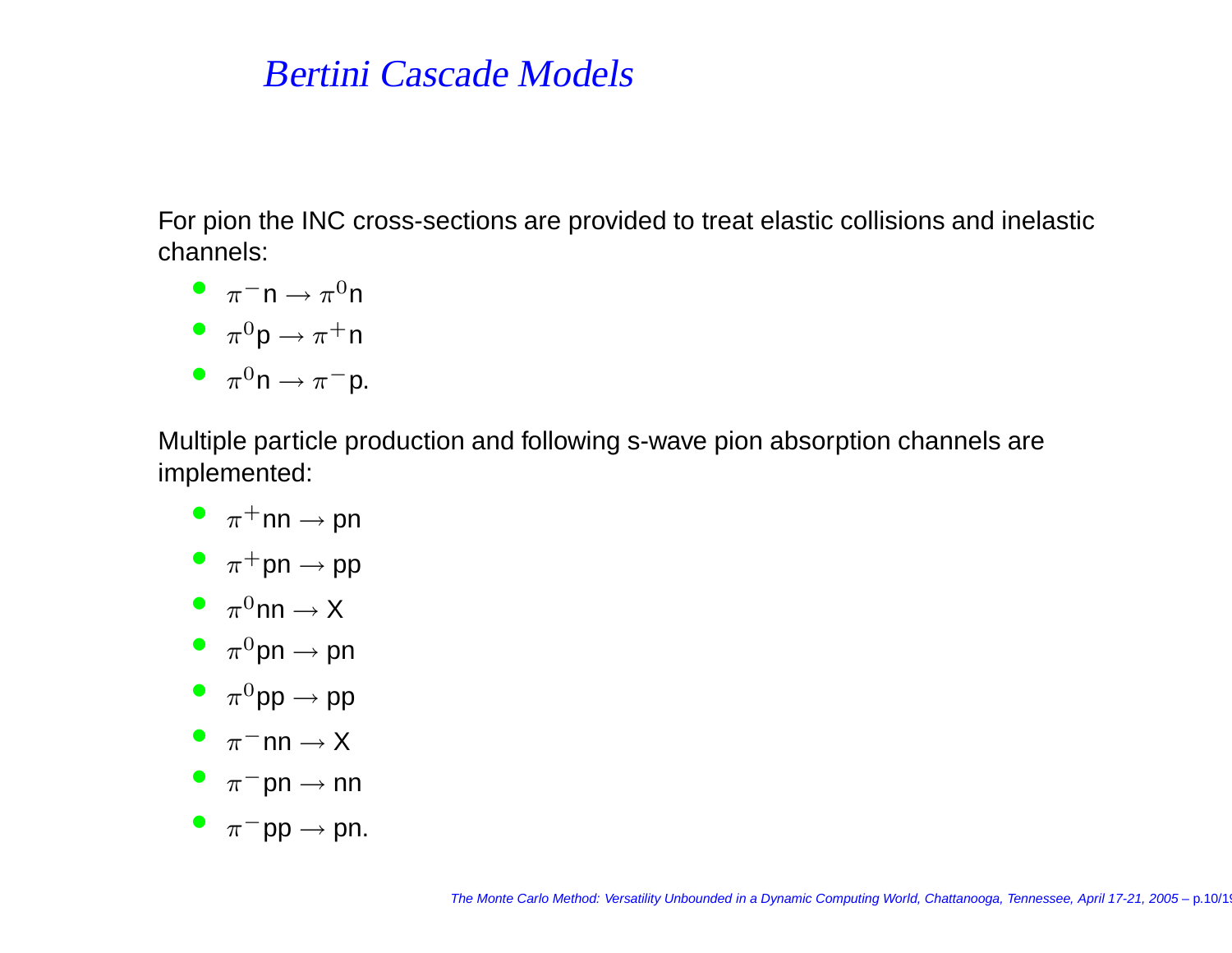Geant4 hadronic shower framework $^1$  follow the Russian dolls approach to implement framework design.

- $\bullet$ Hierarchy of frameworks encapsulate the common logic of <sup>a</sup> particular use-case.
- $\bullet$ **• Hadronics Level 4 framework allows concrete implementation of INC.**
- $\bullet$  Implementers of concrete intra-nuclear transport code need to use G4VIntraNuclearTransportModel.

<sup>1</sup> J. P. Wellisch, "Hadronic Shower Models in Geant4 – the Frameworks", Comput. Phys.

Commun., **<sup>140</sup>**, pp. 65-75 (2001).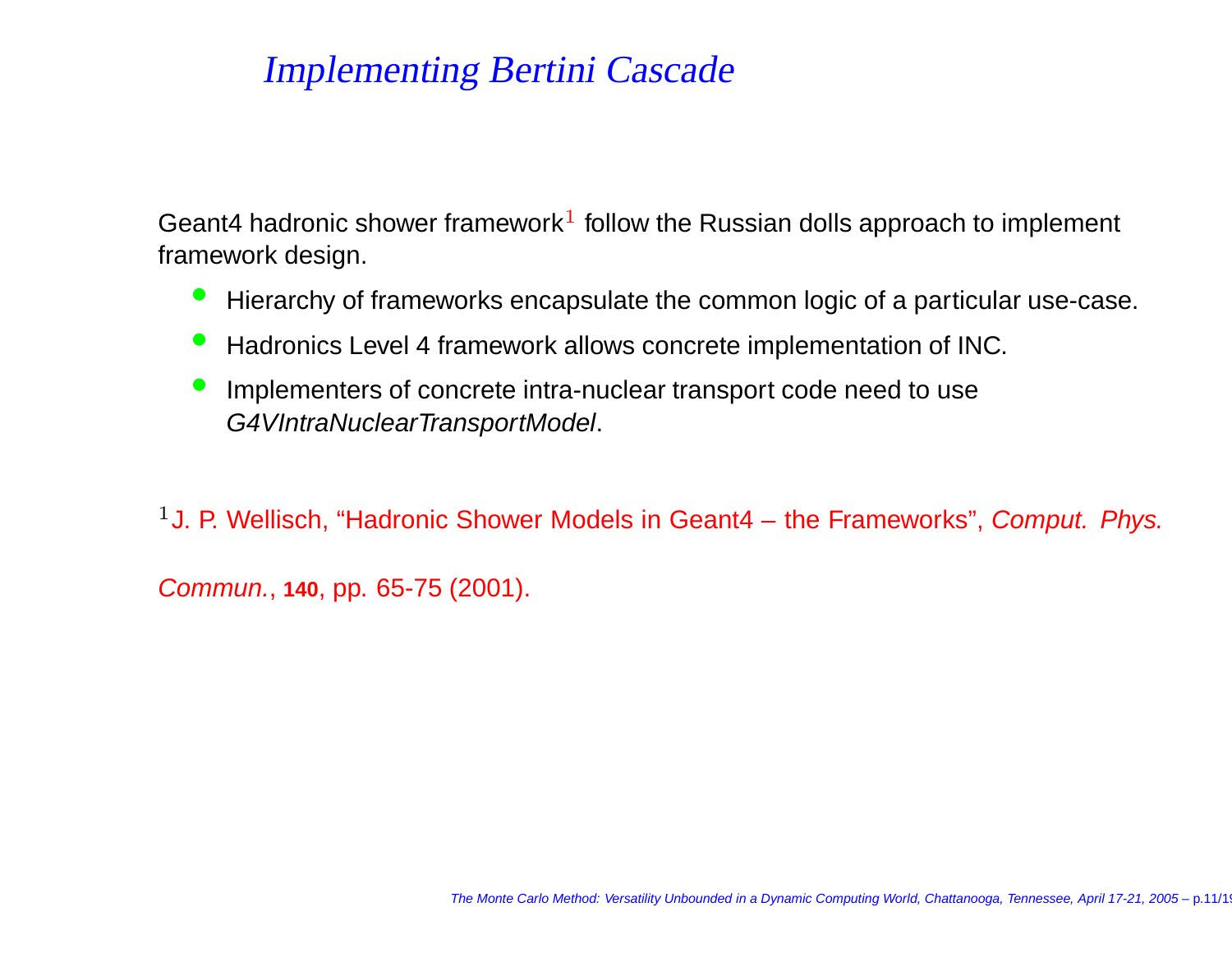Following the coding guidelines provided by the hadronic framework,

- $\bullet$ **Bertini cascade model interface class G4CascadeInterface inherits from** G4VIntraNuclearTransportModel and
- •implements hadronic final state generator with more than 35 classes.

Responsibilities of key classes in Geant4 Bertini cascade implementation.

| <b>Responsibility</b>      | Class name                   | <b>Note</b>                     |
|----------------------------|------------------------------|---------------------------------|
| Interface                  | G4CascadeInterface           | Implements INC framework.       |
| <b>Colliding particles</b> | G4ElementaryParticleCollider |                                 |
| Sub-model management       | G4InuclCollider              |                                 |
| Nuclei model               | G4InuclNuclei                |                                 |
| <b>INC model</b>           | G4IntraNucleiCascader        | Actual Bertini cascade treatmen |
| Exiton model               | G4NonEquilibriumEvaporator   | Integrated with INC model.      |
| <b>Explosion model</b>     | G4BigBanger                  |                                 |
| <b>Fission model</b>       | <b>G4Fissioner</b>           | Uses G4FissionConfiguration.    |
| <b>Evaporation model</b>   | G4EquilibriumEvaporator      | Full de-exitation of nuclei.    |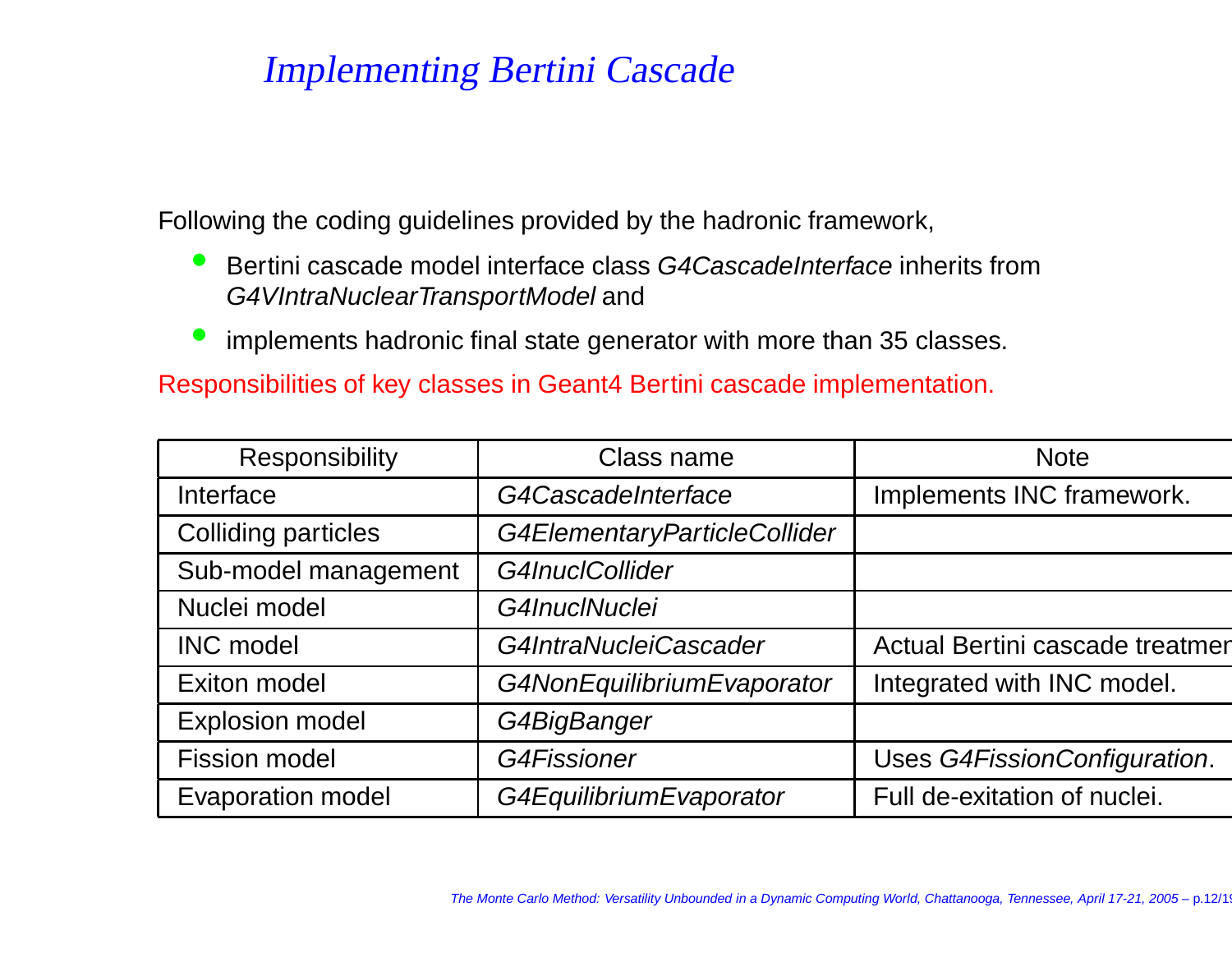Unified Modeling Language diagram demonstrating relationships between key classes in Geant4 Bertini cascade implementation.

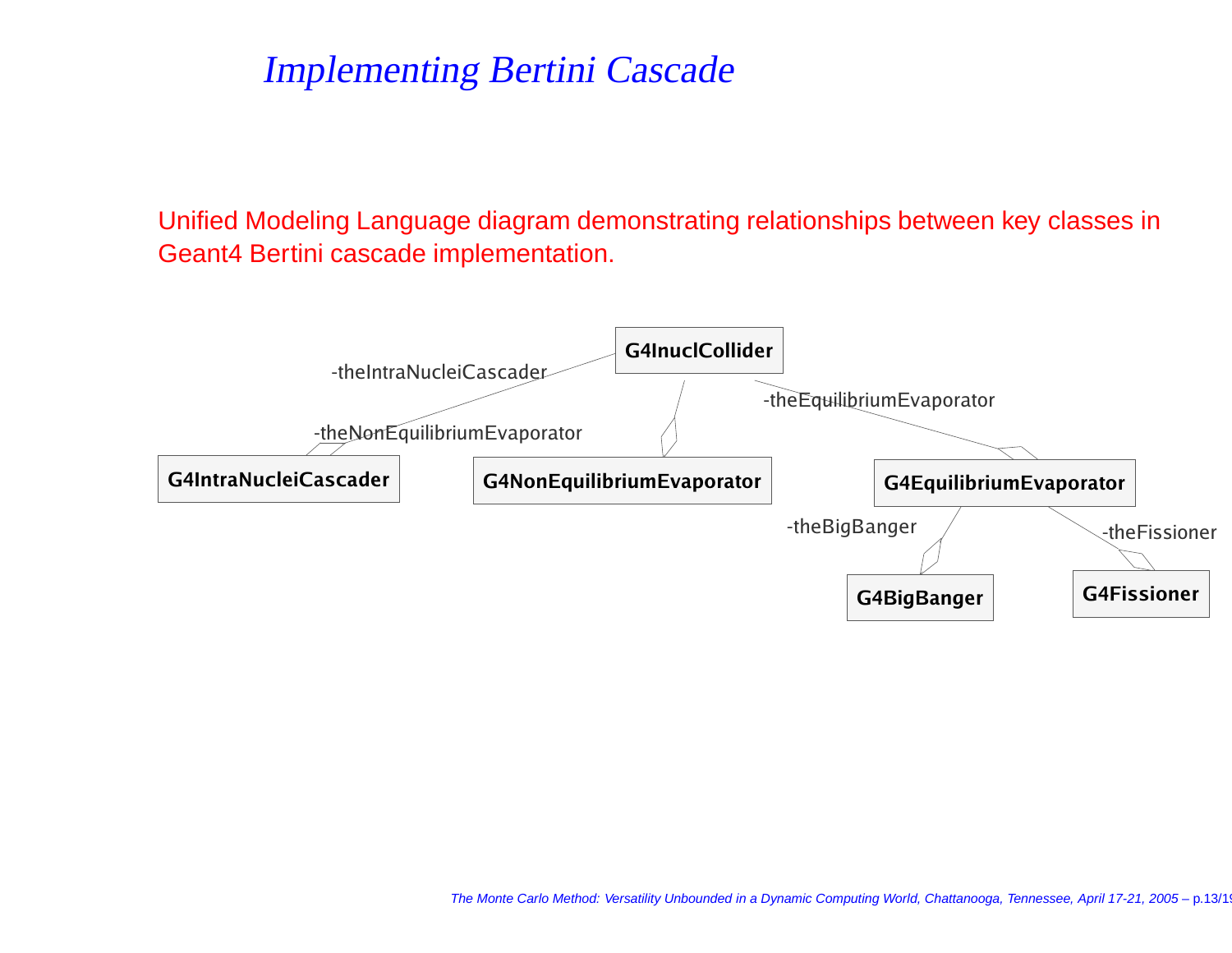With the use of

- •object oriented technology and
- •layered framework design

we achieve <sup>a</sup> transparency of the physics.

Clear separation of the physics models allow

- •critical analysis,
- •development, and
- •extendibility

of models behind various components of the particle emission.

The implementation provides some practical tools,

- •**Such as classes G4WatcherGun and**
- •G4Analyser

for validating the physics results of INC models.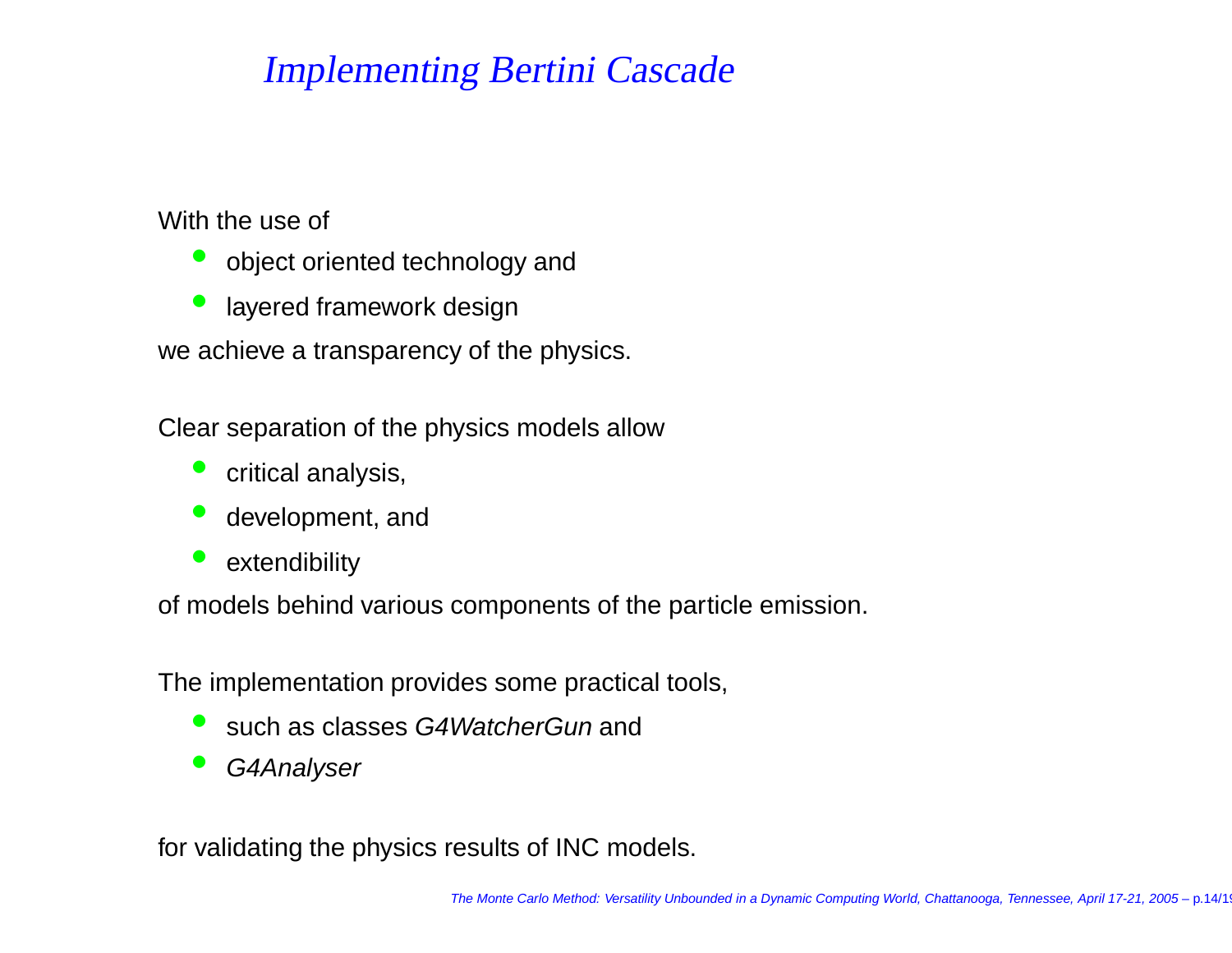Latest release is now found to be stable.

•(After some memory leak code fixes.)

Cascade code is provided for user in *Typical HEP experiment* -category physics lists.

Models are also available from LHC Computing Grid project (LCG) framework $^1$ .

Optimized Geant4 physics lists (Release PACK 2.4) for high energy physics use contains Bertini cascade in physics lists

- LHEP\_BERT,
- LHEP\_BERT\_HP and
- •QGSP\_BERT.

<sup>1</sup> J. Beringer, "(p, xn) Production Cross Sections: A Benchmark Study for the Validation of Hadronic Physics Simulation at LHC," *CERN-LCGAPP-2003-18,* CERN (2004).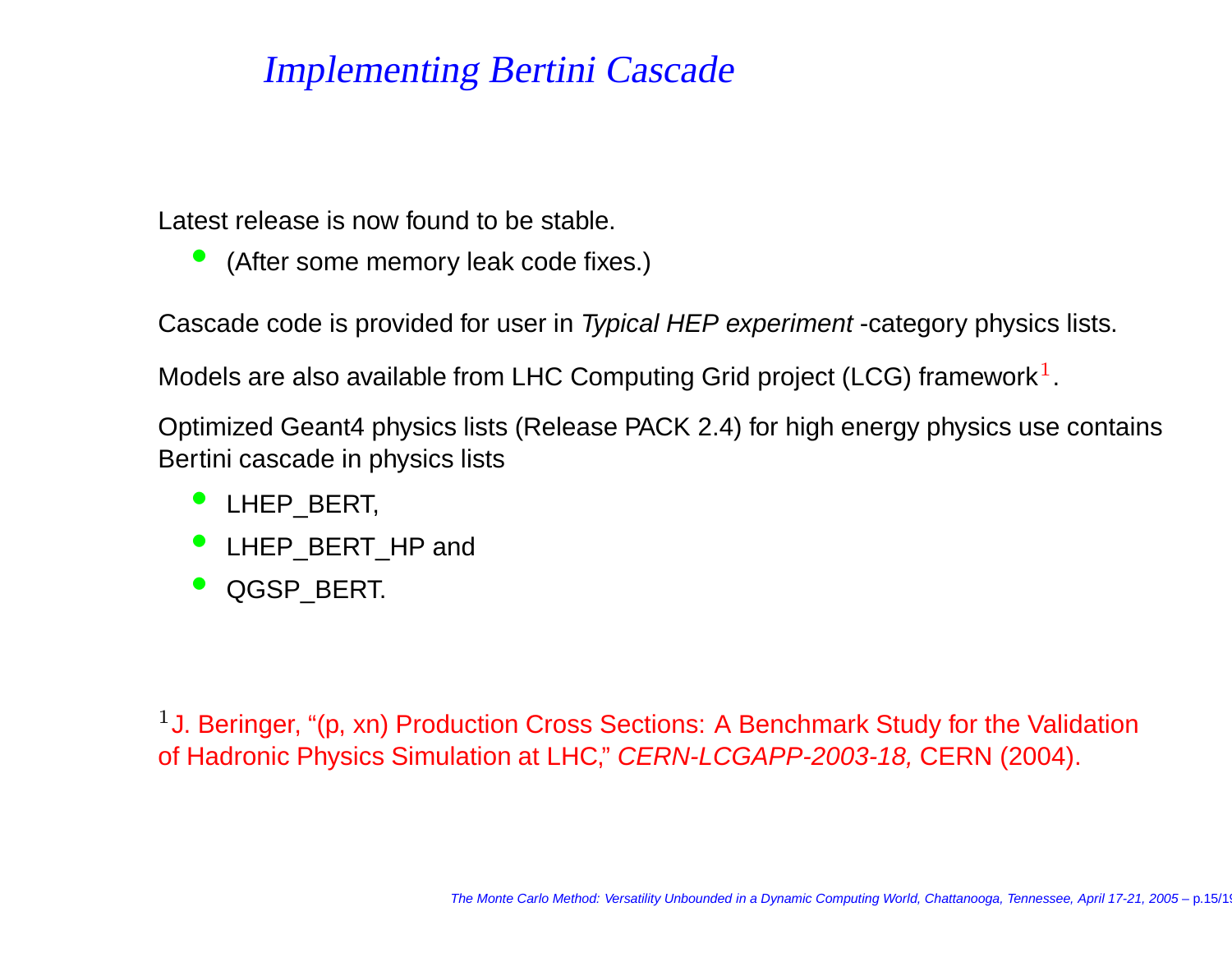# Physics Validation

To validate Bertini isotope production physics performance, we have made extensive Geant4 simulations on proton-induced reactions in Pb and Au targets $^1$ .

 $^1$ A. Heikkinen and T. Linden, "Validation of the GEANT4 Bertini Cascade model and data analysis using the Parallel ROOT Facility on <sup>a</sup> Linux cluster", Proceedings of CHEP04, Interlaken, Switzerland, 27th September - 1st October, (2004).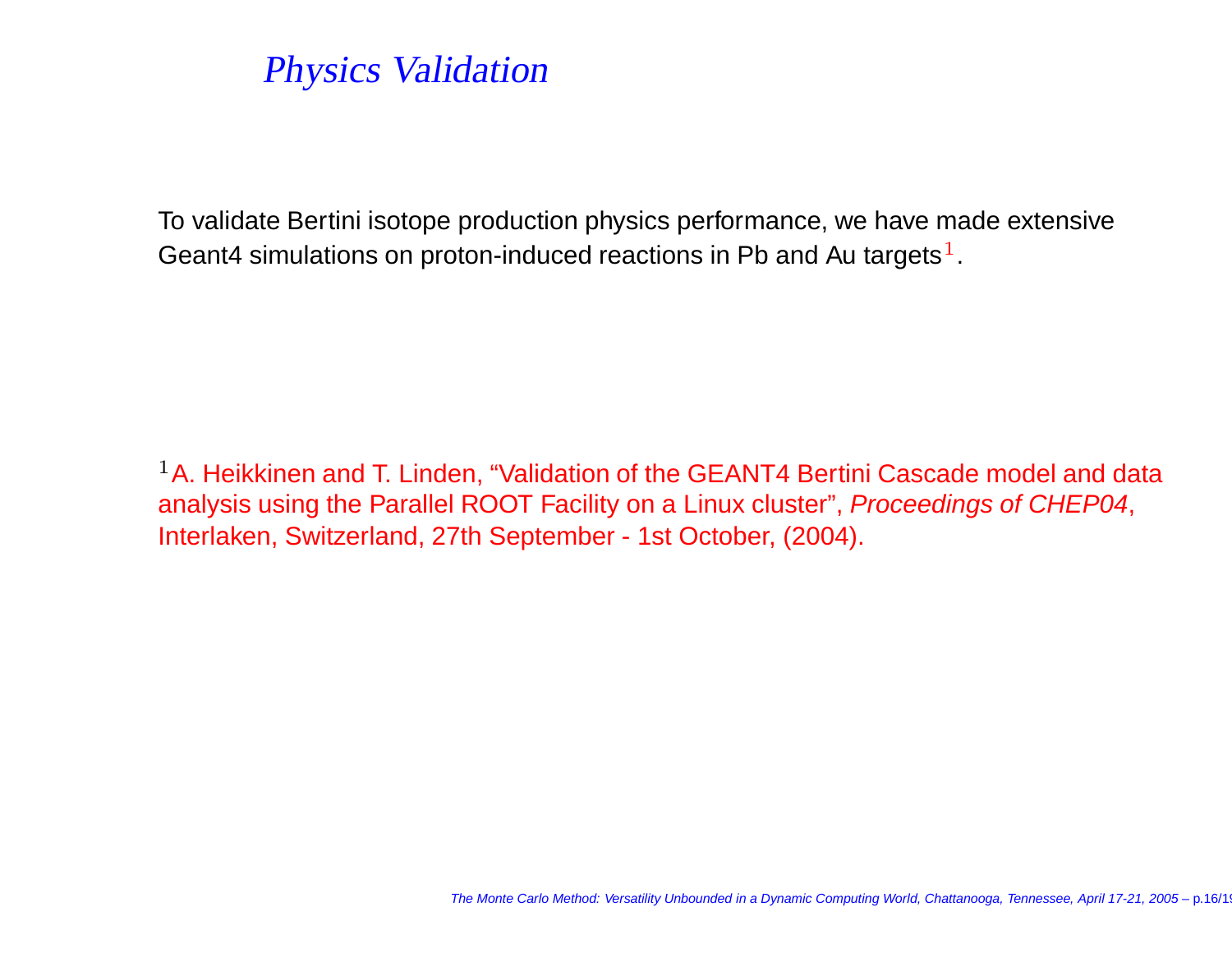#### Physics Validation

Isotope production from  $p(1 \text{ GeV}) + \frac{208}{P}$ b collisions with Geant4 Bertini intra-nuclear cascade models.



The Monte Carlo Method: Versatility Unbounded in <sup>a</sup> Dynamic Computing World, Chattanooga, Tennessee, April 17-21, 2005 – p.17/19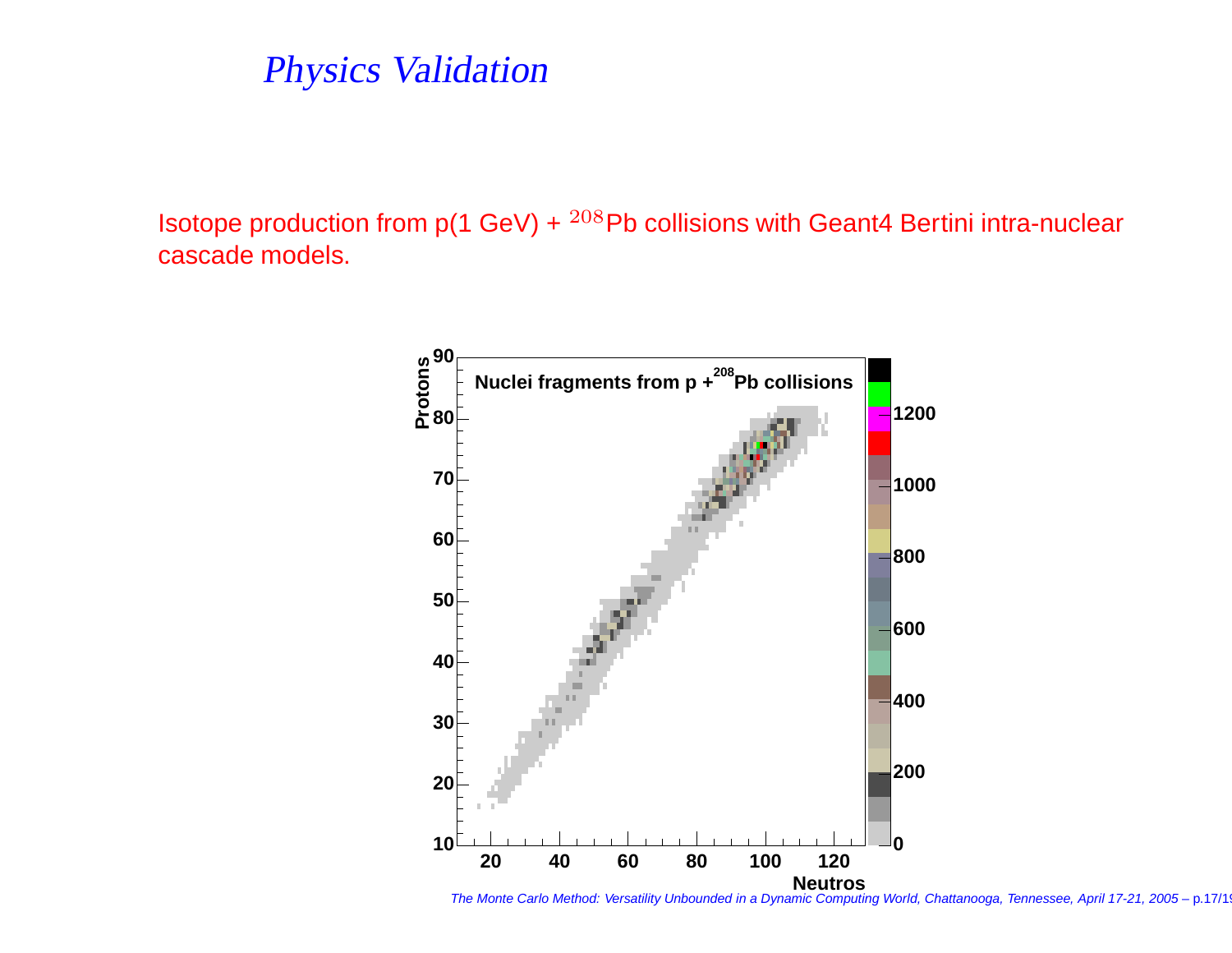# Physics Validation

Bertini cascade has also been validated in various different fields by several authors:

- •**•** BaBar (pion production studies) $<sup>1</sup>$ </sup>
- • Major validation effort in high energy physics community is done by LCG Simulation Validation Project $^2$ .
- $\bullet$ Geant4 hadronic performance for instrumentation in  $HEP<sup>3</sup>$  and in space science and medical applications $^4$  are also estimated.

 $^1$ D. H. Wright , "Using Geant4 in the BaBar Simulation," *SLAC-PUB-9862* (2003).

<sup>2</sup> J. Beringer, "(p, xn) Production Cross Sections: A Benchmark Study for the Validation of Hadronic Physics Simulation at LHC", *CERN-LCGAPP-2003-18*, CERN (2004).

<sup>3</sup>V. N. Ivanchenko, "Geant4: Physics Potential for HEP Instrumentation," Nucl. Instr. and Meth. A, **<sup>494</sup>**, pp. 514-519 (2002).

 $^4$ V. N. Ivanchenko, "Geant4: Physics Potential for Instrumentation in Space and Medicine," Nucl. Instr. and Meth. A, **<sup>525</sup>**, pp. 402-405 (2004).